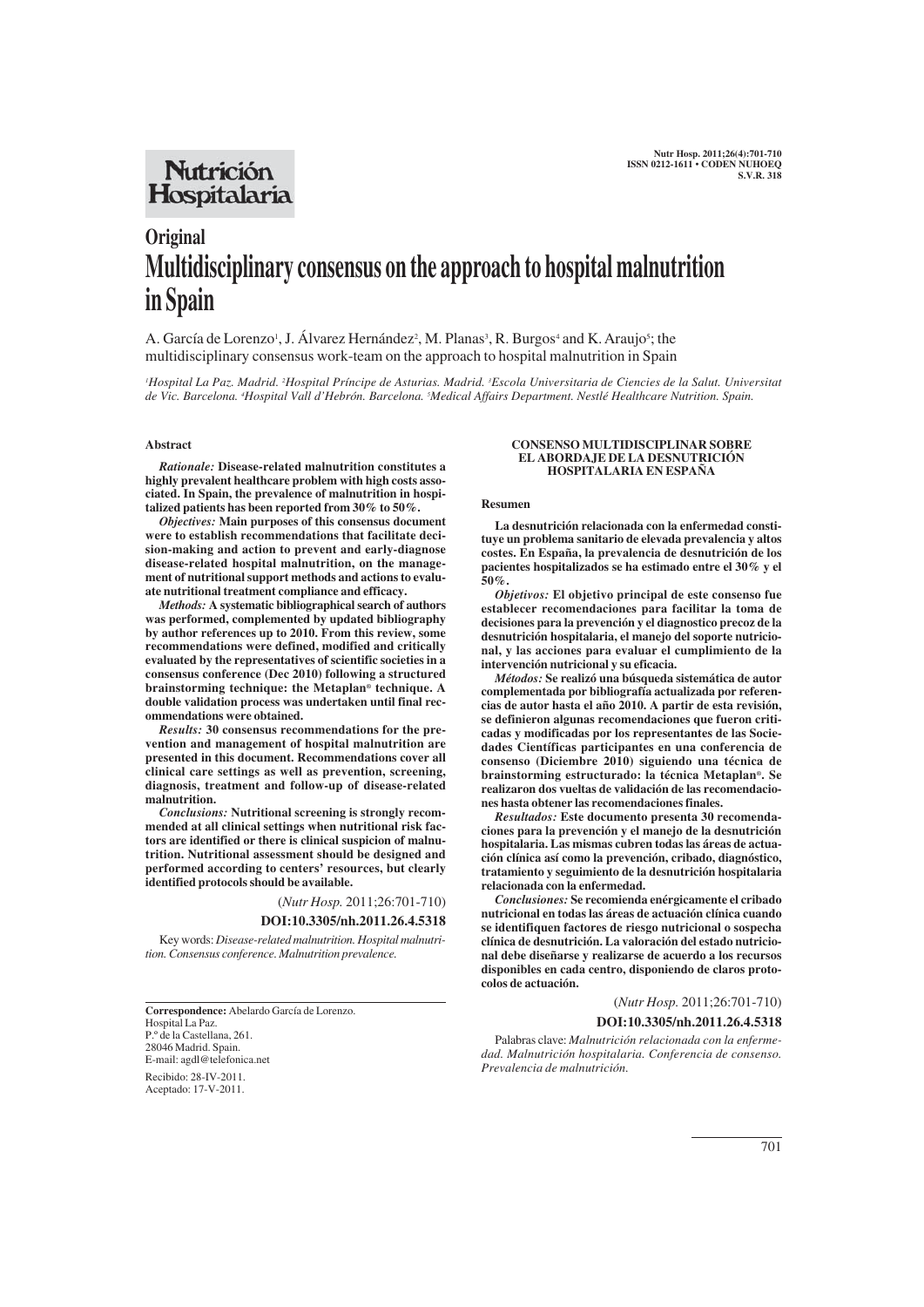## **Abreviattions**

ASPEN: American Society of Parenteral and Enteral **Nutrition** 

ENHA: European Nutrition Health Alliance.

ESPEN: European Society for Clinical Nutrition and Metabolism.

EU: European Union.

MNA: Mini-Nutritional Assessment.

MNA-SF: Mini-Nutritional Assessment Short Form.

MUST: Malnutrition Universal Screening Tool.

NICE: National Institute for health and Clinical Excellence.

NRS 2002: Nutritional Risk Screening 2002.

PREDYCES®: Prevalence of Hospital Malnutrition and Additional Costs in Spain.

SENPE: Spanish Society of Parenteral and Enteral Nutrition.

SIGN: Scottish Intercollegiate Guidelines Network.

#### **Rationale**

Disease-related malnutrition constitutes a highly prevalent healthcare problem with high costs associated. It affects some 30 million people in Europe and entails an associated annual cost of around 170 billion euros.<sup>1</sup>

Under the Czech presidency of the European Union (EU), representatives from the EU member states' Ministries of Health, medical experts, representatives of healthcare administrations and healthcare insurance groups, ESPEN (European Society for Clinical Nutrition and Metabolism) and ENHA (European Nutrition Health Alliance), signed the Prague Declaration on June 11th, 2009, and came to the unanimous conclusion that disease-related malnutrition is an urgent public health and healthcare problem in Europe. This declaration emphasizes the importance of adopting appropriate actions to prevent malnutrition, a cause of unnecessary morbidity and mortality. Thus, progress should be made to help the efficacy of European healthcare systems<sup>2</sup> and maintain ongoing commitment to improve patient quality of life.

The actions to fight against disease-related malnutrition should be integrated to the EU healthcare strategy ("Together for health: a Strategic Approach for the EU 2008-2013")3,4 continuing along the recommendation lines proposed in the resolution on Food and Nutritional Care in hospitals, promulgated by the Council of Europe Committee of Ministers in 2003.<sup>5</sup> This resolution highlighted the importance of malnutrition in hospitals, as well as measures aimed at its prevention and treatment.

## *Hospital Malnutrition*

Malnutrition in the hospitalized patient is the result of a complex relationship between disease, food and nutrition. When the nutritional status is deficient there is a delay in recovery, hospital stay is prolonged, the rate of premature re-admission increases, there is greater susceptibility to infection and the individual's independence and quality of life is considerably altered, contributing to an increase in morbidity and mortality as well as an increase in healthcare costs.<sup>6-10</sup>

Malnutrition is a clinical situation caused by nutritional deficiency, either due to inadequate intake; increase in losses or because of an increase in nutritional requirements. Malnutrition increases during hospital stays because of several factors. First, the patient's disease may involve an inadequate intake of nutrients due to anorexia, difficulties in food intake, chewing problems, dysphagia, mucositis or lack of autonomy for eating, but also other factors involved may be, difficulty in digestion or absorption of foods, or even an increase in nutritional requirements either due to metabolic stress or varying levels of loss of nutrients. Furthermore, certain diagnostic or therapeutic procedures may contribute to the development of malnutrition if fasting is indicated to conduct specific examinations, if the patient is in the postoperative period, or if digestive rest is required as part of the treatment for certain pathophysiological situations.

There may also be questionable dietary indications or not taking into account possible negative effects of certain therapeutic actions on nutritional status. Furthermore, it is a reality that hospital food services may be incurring in deficiencies for not offering attractive menus, not always using best quality ingredients and, occasionally, using deficient dietary protocols that are poorly suited to specific patients. Finally, the lack of awareness of healthcare professionals cannot be overlooked, given the limited training received regarding nutrition, the ignorance of the significance of malnutrition in patient evolution, and the dilution of responsibilities regarding patient nutrition and nutritional support protocol availability. This means that methods for detecting and monitoring patients with nutritional problems are not applied and existing resources for nutritional support are poorly used.11-21

It is worth pointing out that there is not a universallyaccepted definition for disease-related malnutrition. Some authors use elements related to clinical and biochemical expression,<sup>22</sup> functionality,<sup>23</sup> or the aetiopathogenic concept of it, as was most recently brought-up in a consensus written by an International ad-hoc Committee (ASPEN – ESPEN).<sup>24, 25</sup>

The prevalence of disease-related malnutrition is reported to be from 20-50%.26-29 The use of screening tools is the first step in the prevention and treatment of patients at risk of malnutrition and undernourishment. The information obtained from the EuroOOPS Study, which used Nutritional Risk Screening 2002 (NRS 2002) tool to evaluate 5061 patients admitted to European hospitals, shows a risk of malnutrition of 32.6%.30

#### *Hospital Malnutrition in Spain*

In Spain, the prevalence of malnutrition in hospitalized patients has been reported from 30% to 50%, and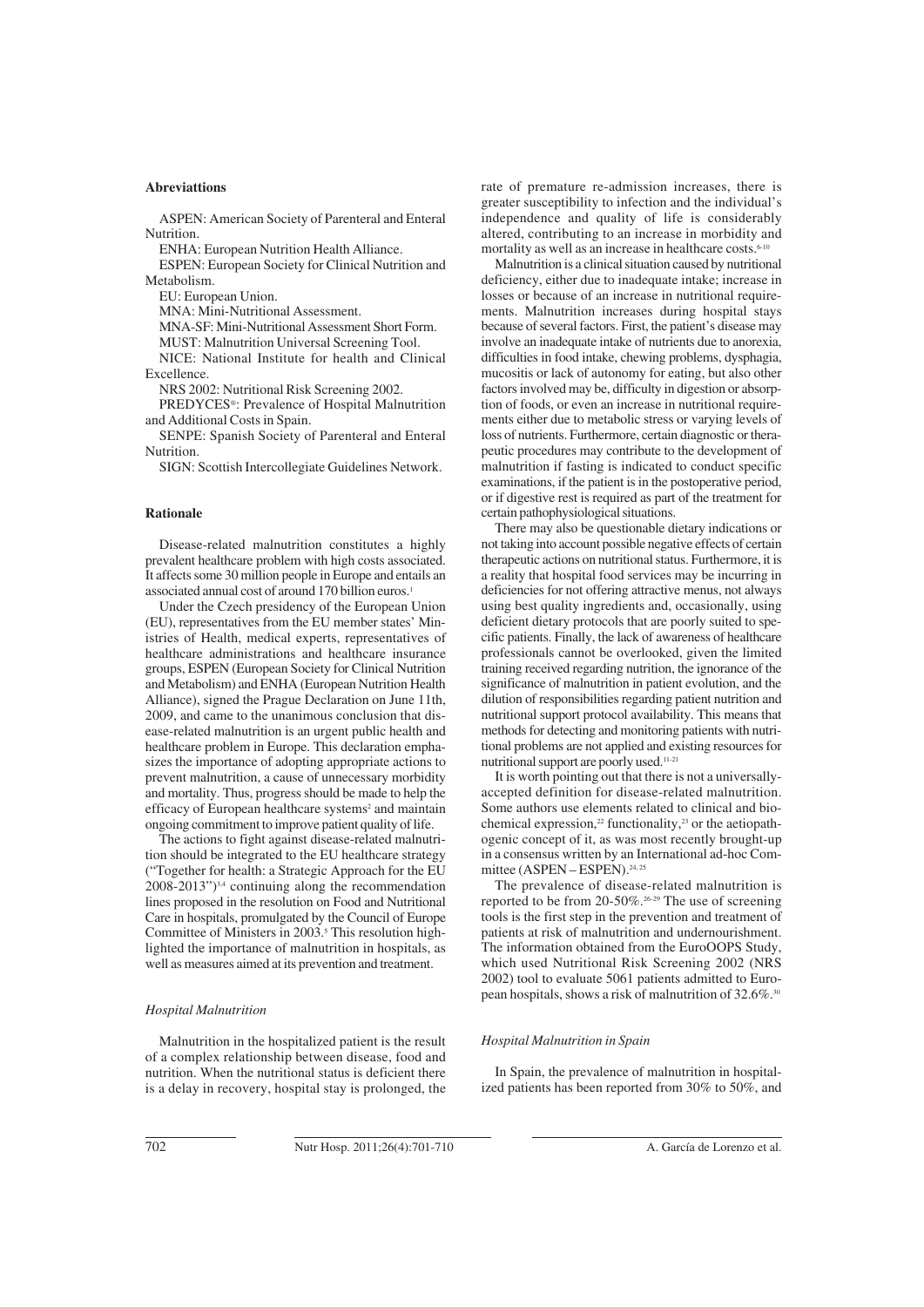as in other countries, it increases with the duration of in-hospital stay. However, these data were extracted from partial studies with that did not allow us to know the real extent of the healthcare (prevalence) or financial (costs) problem.31-34

The recent PREDYCES® study (Prevalence of Hospital Malnutrition and Additional Costs in Spain) conducted by the Spanish Society of Parenteral and Enteral Nutrition (SENPE) provides very important data.35 It was conducted on 1597 patients in 31 hospitals, representative of the healthcare map throughout the national territory and under regular clinical practice conditions. The results include:

- 23% of patients admitted to a Spanish hospital are at risk of malnutrition (according to NRS 2002®). Patients over the age of 70 have a significantly greater risk than the rest of patients (37% vs. 12.3%; p<0.001). Both at admission and discharge, the greatest prevalence of malnutrition was found in the group over the age of 85 years, with 47% malnutrition at admission and 50% at discharge.
- Conditions significantly associated to a greater prevalence of malnutrition were dysphagia, neurological diseases, cancer, diabetes and cardiovascular disease. Furthermore, poly-medicated patients presented double the prevalence of malnutrition with respect to non poly-medicated patients.
- 9.6% of patients not malnourished at admission developed malnutrition during hospitalization and 28.2% of patients who were admitted at nutritional risk did not present malnutrition upon discharge.
- Patients with malnutrition (at admission or discharge) had a significantly higher mean in-hospital stay (11.5 days vs. 8.5 days; p<0.001 and 12.5 days vs. 8.3 days; p<0.001). In financial terms, hospital costs were higher in patients who were admitted with nutritional risk compared to those who did not present risk on admission ( $\in$  8 207 vs.  $\epsilon$  6 798; p<0.05), with a mean difference of  $\epsilon$  1 409 per patient. After analyzing costs related to nutritional status, the most marked difference was found between those who underwent malnutrition during hospitalization (malnourished at discharge but not at nutritional risk upon admission) compared to those who did not present malnutrition at any time ( $\in$  12 237 vs.  $\in$  6 408; p<0.01).

## **Objectives**

- 1. To establish recommendations that facilitates decision-making in different clinical care settings to prevent disease-related hospital malnutrition.
- 2. To establish recommendations that facilitate action in different clinical care settings to earlydiagnose disease-related hospital malnutrition.
- 3. To establish recommendations to facilitate action in different clinical care settings in order to man-

age and set-up nutritional support methods for patients with disease-related hospital malnutrition.

4. To establish recommendations to facilitate action in different clinical care settings to evaluate nutritional treatment compliance and efficacy.

## **Consensus methodology**

The methodological process for drafting this document started from a previous study consisting in several phases. At first stage, a systematic bibliographical search of authors was performed, in which the reference document that most corresponded with the requirements of the references formulated, by their practical and healthcare characteristics, was the NICE review "Nutrition Support for Adults Oral Nutrition Support, Enteral Tube Feeding and Parenteral Nutrition",<sup>36</sup> complemented by updated bibliography by author references up to 2010. From this review, some recommendations were defined, modified and critically evaluated by the representatives of scientific societies in a consensus conference following a structured brainstorming technique: the Metaplan® technique.

This conference was held in December 2010. In order to study in detail the recommendations for prevention and management of malnutrition, participants were divided into 3 working groups. All of them represented different scientific societies and were joined by a member of SENPE (coordinators). Each group focused on a period of time when condition can be prevented, detected or treated: prior to admission and hospital discharge, at hospital admission and during hospital in-stay. In order to facilitate team-debate, the groups independently studied the previously proposed recommendations.

The main objective of Metaplan® methodology was that said technique allows free and structured knowledge to be obtained—based, when available, on clinical guidelines and evidence—from those consulted, with the aim of achieving an organized debate, the structuring of knowledge and, as a result of contributions from all the participants, the identification of consensuses and disagreements, individual reflection and a free and structured participation.

After the working group stage, in-office work was carried out in which the contributions of each group were collected and synthesized. New recommendations were drawn up from said information, and first validated by the consensus coordinators.

The final recommendations were classified according to the modified Scottish Intercollegiate Guidelines Network (SIGN) system (Table 1), which is characterized by allowing the quality of scientific evidence to be classified and grading the strength of the recommendations with simplicity and transparency and is based on the Centre for Evidence-Based Medicine in Oxford

Multidisciplinary consensus on the approach to hospital malnutrition in Spain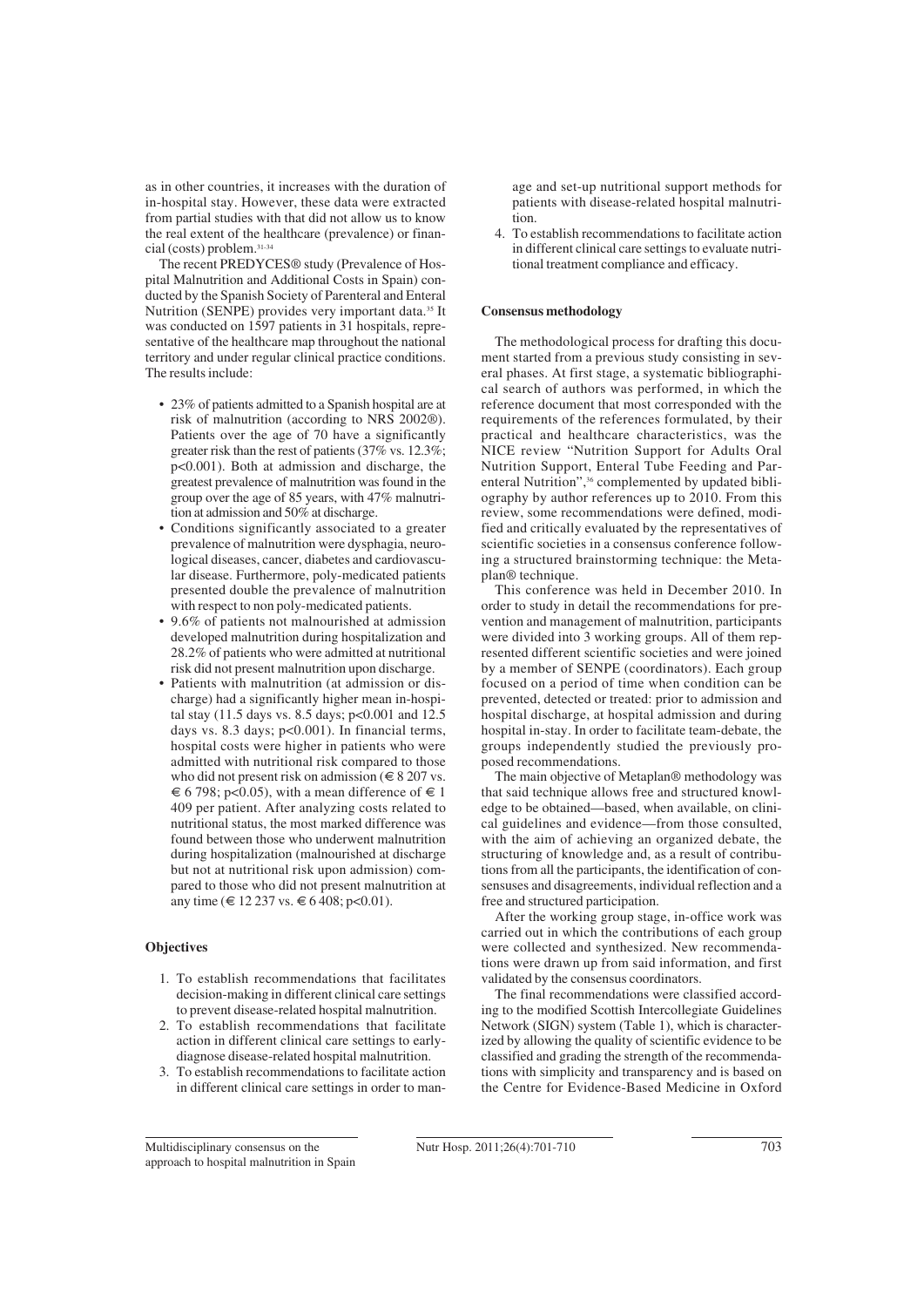| <b>Table I</b><br>Sign levels of Scientific Evidence and Grades of Recommendations <sup>37</sup> |                                                                                                                                                                                                                                                                                                            |  |  |
|--------------------------------------------------------------------------------------------------|------------------------------------------------------------------------------------------------------------------------------------------------------------------------------------------------------------------------------------------------------------------------------------------------------------|--|--|
|                                                                                                  | Levels of Scientific Evidence                                                                                                                                                                                                                                                                              |  |  |
| $1++$                                                                                            | High quality meta-analyses, systematic reviews of Randomized Clinical Trials (RCTs) or RCTs with a very low risk of bias.                                                                                                                                                                                  |  |  |
| $1+$                                                                                             | Well conducted meta-analyses, systematic reviews, or RCTs with a low risk of bias.                                                                                                                                                                                                                         |  |  |
| $1-$                                                                                             | Meta-analyses, systematic reviews, or RCTs with a high risk of bias.                                                                                                                                                                                                                                       |  |  |
| $2++$                                                                                            | High quality systematic reviews of case control or cohort studies.<br>High quality case control or cohort studies with a very low risk of bias and a high probability that the relationship is causal.                                                                                                     |  |  |
| $2+$                                                                                             | Well conducted case control or cohort studies with a low risk of confounding or bias and a moderate probability that the relationship is causal.                                                                                                                                                           |  |  |
| $2 -$                                                                                            | Case control or cohort studies with a high risk of confounding or bias and a significant risk that the relationship is not causal.                                                                                                                                                                         |  |  |
| 3                                                                                                | Non-analytical studies, e.g. case reports, case series.                                                                                                                                                                                                                                                    |  |  |
| 4                                                                                                | Expert opinion.                                                                                                                                                                                                                                                                                            |  |  |
|                                                                                                  | Grades of Recommendation                                                                                                                                                                                                                                                                                   |  |  |
| А                                                                                                | At least one meta-analysis, systematic review, or clinical study rated as 1++ and directly applicable to the target population; or<br>A body of evidence consisting principally of studies rated as 1+, directly applicable to the target population, and demonstrating overall<br>consistency of results. |  |  |
| B                                                                                                | A body of evidence including studies rated as 2++, directly applicable to the target population and demonstrating overall consistency of<br>results: or<br>Extrapolated evidence from studies rated as 1++ or 1+                                                                                           |  |  |
| C                                                                                                | A body of evidence including studies rated as 2+, directly applicable to the target population and demonstrating overall consistency of<br>results: or<br>Extrapolated evidence from studies rated as 2++                                                                                                  |  |  |
| D                                                                                                | Evidence level 3 or 4; or<br>Extrapolated evidence from studies rated as 2 <sup>+</sup>                                                                                                                                                                                                                    |  |  |
|                                                                                                  | <b>Good Clinical Practice</b>                                                                                                                                                                                                                                                                              |  |  |
|                                                                                                  | Recommended practice, based on clinical experience and the consensus of the drafting team.                                                                                                                                                                                                                 |  |  |

Occasionally, the drafting group realises that there is some important practical aspect they wish to emphasise but for which there is probably no scientific evidence to support it. In general, these cases are related to some aspect of treatment considered to be good clinical practice and normally no one would question it. These aspects are assessed as points of good clinical practice. These messages are not an alternative to the scientific evidence-based recommendations, but rather should be considered only when there is no other way to highlight said aspect.<sup>37</sup>

(CEBM) system for screening and diagnostic methods questions (Table 2) and SIGN for the rest of the questions.37 Given the difference in the experimental designs according to objective types, this modification allows us to avoid underestimation in the critical assessment of the evidence studies collected. Subsequently, said recommendations were sent twice via email to all the participating scientific societies to obtain their final validation.

## **Consensus recommendations for the prevention and management of hospital malnutrition**

## *Recommendations prior to hospital admission*

Screening in the primary care setting

1. The use of a nutritional status screening method should be implemented in primary care centers for any patient who presents clinically suspicious criteria for malnutrition.36,38-41 *Grade of recommendation: D*

Clinical suspicion includes, for example, involuntary weight loss, substantial muscle and subcutaneous fat loss, persistent lack of appetite, problems regarding food-intake, swallowing, digestion or absorption of nutrients, as well as an increase in nutrients loss (prolonged vomiting and diarrhea) and the presence of prolonged intercurrent disease, among others.<sup>36</sup>

2. It is advisable to use The "Malnutrition Universal Screening Tool"  $(MUST)^{42}$  for adults in primary care. *Grade of recommendation: D.*

Level of evidence of the MUST screening method validation: II.

3. The Mini-Nutritional Assessment Short Form  $(MNA SF)^{43.44}$  is the most suitable for use in the elderly in primary care.45 *Grade of recommendation: D.*

4. Screening should be performed by trained and experienced healthcare professionals, involved directly in the patient's care.42 *Grade of recommendation: D.*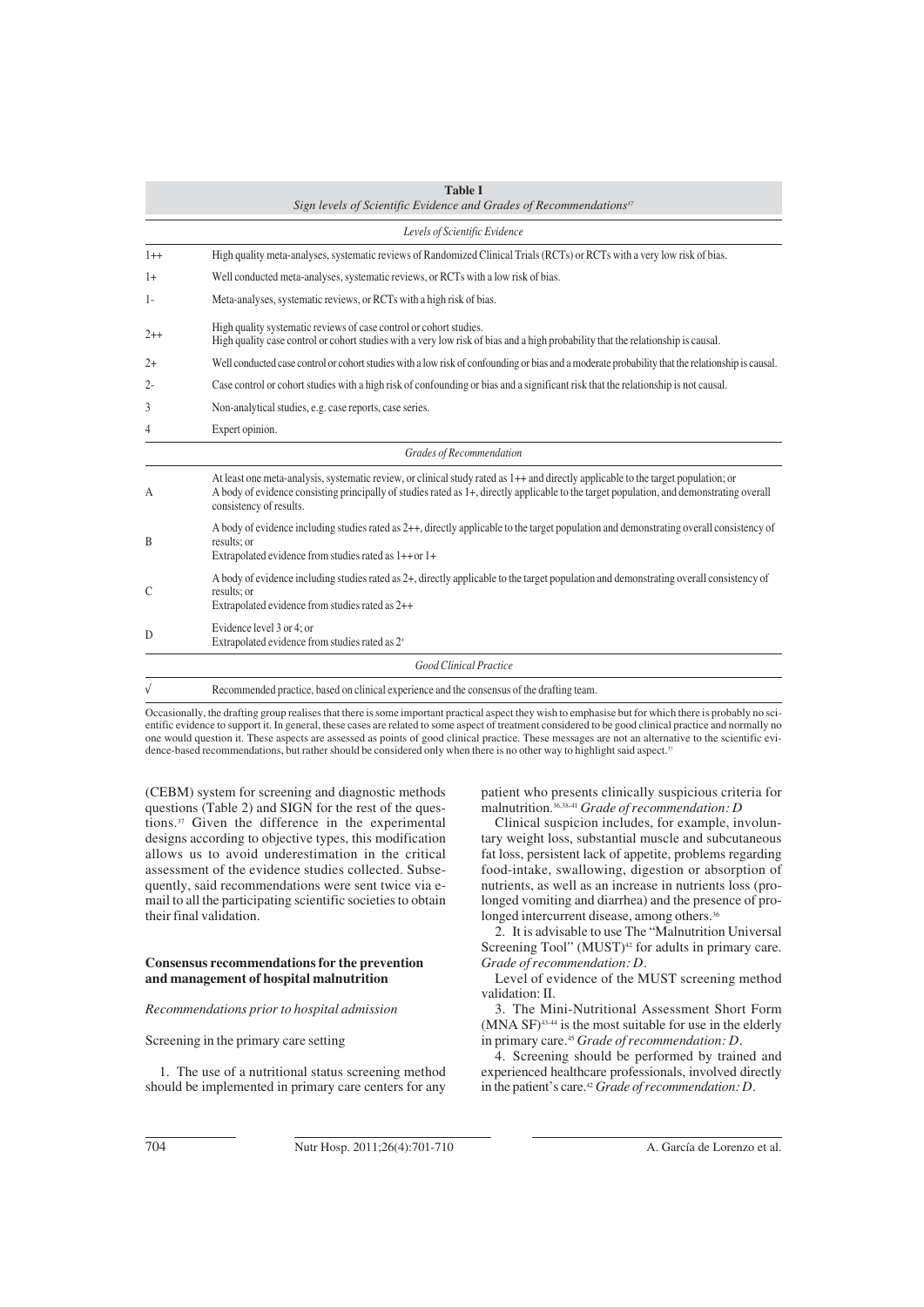| <b>Table II</b><br>Oxford CEBM System. Scientific Levels of Evidence and Formulation of Recommendations for Questions on Diagnosis <sup>37</sup> |                                                                                                                                                                                                                                                                                                                                                                                                                          |  |  |
|--------------------------------------------------------------------------------------------------------------------------------------------------|--------------------------------------------------------------------------------------------------------------------------------------------------------------------------------------------------------------------------------------------------------------------------------------------------------------------------------------------------------------------------------------------------------------------------|--|--|
| Scientific Levels of Evidence                                                                                                                    | Type of Scientific Evidence                                                                                                                                                                                                                                                                                                                                                                                              |  |  |
| Ia                                                                                                                                               | Systematic revision with homogeneity of <b>level 1</b> studies.                                                                                                                                                                                                                                                                                                                                                          |  |  |
| Ib                                                                                                                                               | Level 1 studies.                                                                                                                                                                                                                                                                                                                                                                                                         |  |  |
| $\mathbf{I}$                                                                                                                                     | Level 1 studies.<br>Systematic review of level 2 studies.                                                                                                                                                                                                                                                                                                                                                                |  |  |
| Ш                                                                                                                                                | Level 3 studies<br>Systematic review of level 3 studies.                                                                                                                                                                                                                                                                                                                                                                 |  |  |
| IV                                                                                                                                               | Consensus, expert opinions without explicit critical appraisal                                                                                                                                                                                                                                                                                                                                                           |  |  |
| Level 1 Studies                                                                                                                                  | Comply:<br>- Masked comparison with a valid reference test ("gold standard").<br>- Adequate spectrum of patients.                                                                                                                                                                                                                                                                                                        |  |  |
| Level 2 Studies                                                                                                                                  | Present only one of these biases:<br>- Non-representative population (the sample does not reflect the population in which the test will be applied).<br>- Inadequate comparison with the reference standard ("gold standard") (the test to be evaluated is part of<br>the gold standard or the result of the test influences the conduct of the gold standard.)<br>- Non-masked comparison.<br>$-$ Case control studies. |  |  |
| Level 3 Studies                                                                                                                                  | Present two or more of the criteria described in the level 2 studies.                                                                                                                                                                                                                                                                                                                                                    |  |  |
| <b>Recommendation</b>                                                                                                                            | <b>Evidence</b>                                                                                                                                                                                                                                                                                                                                                                                                          |  |  |
| A<br>B                                                                                                                                           | Ia or Ib<br>П                                                                                                                                                                                                                                                                                                                                                                                                            |  |  |
| C<br>D                                                                                                                                           | Ш<br>IV                                                                                                                                                                                                                                                                                                                                                                                                                  |  |  |

5. In general medicine offices, after recording the screening test result at the opening of a patient's medical record, screening should be repeated at 6 months or in the event of any additional medical condition.<sup>42</sup> *Grade of recommendation: D.*

Screening in the geriatric residencies setting

6. Institutionalized patients should be screened (*Grade of recommendation: D*, for the options described):

- a) Upon admission to the centre.
- b) If they present clinical suspicion criteria for malnutrition\* (\*See recommendation 1).
- c) If they present risk of malnutrition, understood as: having eaten little or nothing for more than 5 days and/or having a tendency to eat little or nothing in at least the next 5 days or more, or increase in nutritional needs due to acute disease or worsening of digestive function.

7. Screening should be performed by trained and experienced healthcare professionals, involved directly in the patient's care.36 *Grade of recommendation: D.*

8. In institutionalized patients, after recording the screening test result at the opening of a patient's medical record, screening should be repeated at 6 months as a minimum, or beforehand if there are clinical changes or clinical suspicion of malnutrition.35 *Grade of recommendation D.*

Diagnosis in primary care and residential settings

9. A nutritional status assessment should be performed in those patients with positive screening results. It should be performed by trained and experienced staff, according to the available resources. The methodology to be used will depend on the patient and the available scientific evidence.42 *Grade of recommendation: D.*

## *Recommendations at hospital admission*

## Screening

10. In the first 24-48 hours of hospital admission, screening should be performed for early detection of malnutrition.36 *Grade of recommendation: A.*

Level of evidence Ib/1++: results of trials have shown that the prevalence of malnutrition can be reduced with suitable nutritional care and nutritional therapy in malnourished patients after early detection. They have shown a significant reduction in length of hospital stay and costs associated to treatment.<sup>46-</sup>

Multidisciplinary consensus on the approach to hospital malnutrition in Spain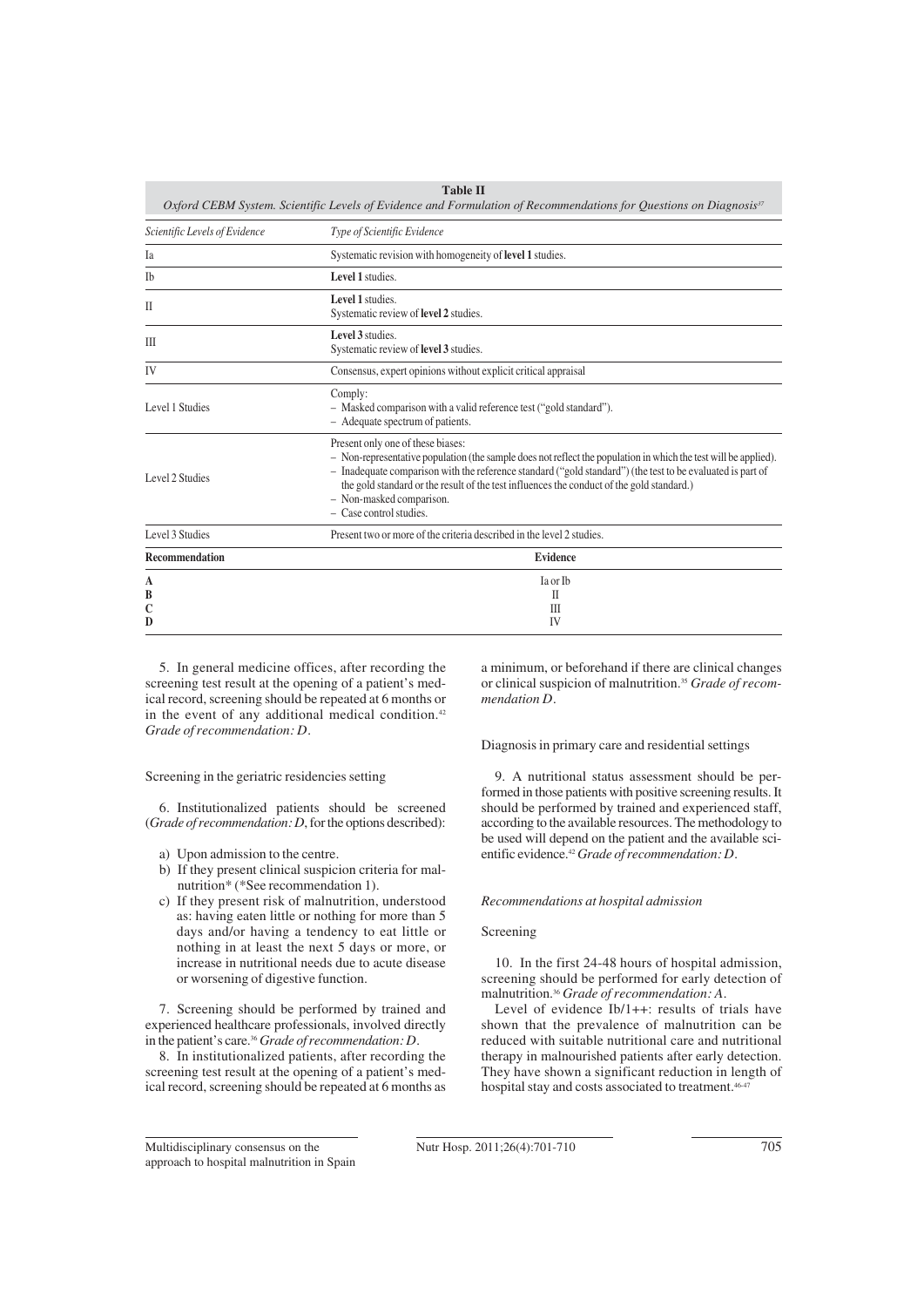Several publications have studied the benefits and costeffective relationship of an early therapeutic approach, showing that associated morbidity and mortality are reduced significantly, as is length of hospital stay.  $48-54$ 

11. Each centre should use the screening method most feasible to apply. The following are to be considered as minimal screening variables: BMI (<18.5 kg/m2), involuntary weight changes (weight loss >5% in 3 months or >10% in 6 months) and modifications in regular food-intake in the previous month.36 *Grade of recommendation: D.*

12. Screening should be performed by trained and experienced healthcare professionals, involved directly in the patient's care.36 *Grade of recommendation: D.*

13. A methodology should be established (according to the action algorithm and the screening tool chosen) so that patients with positive screening results can be identified for necessary subsequent actions.36 *Grade of recommendation D.*

## Diagnosis

14. A nutritional status assessment should be performed in those patients screened positive at hospital admission. It should be performed by trained and experienced staff, according to the available resources. Methodology to be used will depend on the patients' characteristics as well as available scientific evidence.42 *Grade of recommendation: D.*

#### *Recommendations during hospitalization*

## Screening

15. Patients screened negative for nutritional risk at admission should be reassessed; frequency will depend on the patient's condition and nutritional risk factors present. It is recommended to re-screen at least every week.36 *Grade of recommendation: D.*

## Diagnosis

16. Each hospital should clearly establish malnutrition criteria. Those established by the SENPE-SEDOM consensus document, published in bulletin no. 29 of the Technical Office of the ICD-9 of the Spanish Ministry of Health, Social Policy and Equality in June 2008 are recommended. Each hospital should define the malnutrition diagnosis protocols and circuits.55 *Grade of recommendation: √.*

#### Follow-up

17. For those patients with malnutrition at hospital discharge, it should be prescribed nutritional council and/or support to be followed at home. Patient and caregivers should be adequately informed regarding prescribed treatment, both verbally and written, and should be included in the discharge report.36 *Grade of recommendation: D.*

18. Disease-related malnutrition as well as the dietary intervention (including both enteral and parenteral nutrition), should be noted in the discharge report so it can be encoded.36 *Grade of recommendation: D.*

Recommendations for nutritional intervention in patients with positive nutritional assessment or screening

19. Food intake assessment should be performed in patients screened positive.36 *Grade of recommendation: D.*

20. Once diagnosis of malnutrition has been established (documented in the patient's medical record), the patient's nutritional requirements should be determined, based on their clinical situation and baseline condition. Requirements should be re-evaluated over time according to evolution. This should be performed by trained and experienced healthcare professionals involved in direct patient care.56-57 *Grade of recommendation: D.*

21. When food intake is insufficient, properly qualified personnel from the centre should assess the causes and record them systematically. In these cases, intake should be individualized, adapted and enriched, if necessary, to cover patient's requirements.36 *Grade of recommendation: D.*

22. When food intake is insufficient, menus should be individualized and enriched, adapting them, if necessary, to cover requirements. *Grade of recommendation: A.*

Level of evidence 1++: multiple studies results and added meta-analysis have shown scientific evidence of the effectiveness of oral nutritional supplements. An exhaustive systematic literature review that included all types of combinations and specialties (complete supplements containing a balanced mixture of proteins, energy, vitamins and minerals, other homemade supplements, incomplete supplements, etc.) have shown their capacity to decrease the prevalence of malnutrition and with adequate nutritional care in malnourished patients contribute to a significant reduction in mean in-hospital stay as well as costs associated with treatment.<sup>41,42,57-88</sup>

23. Prescribe nutritional supplementation if diet modifications do not cover the nutritional needs of the patient (energy, proteins, minerals, vitamins, etc.). If the prescription of oral nutritional supplements is considered, selection of supplement should attend:

- Patient's requirements according to their needs
- Physiological and pathological conditions of the patient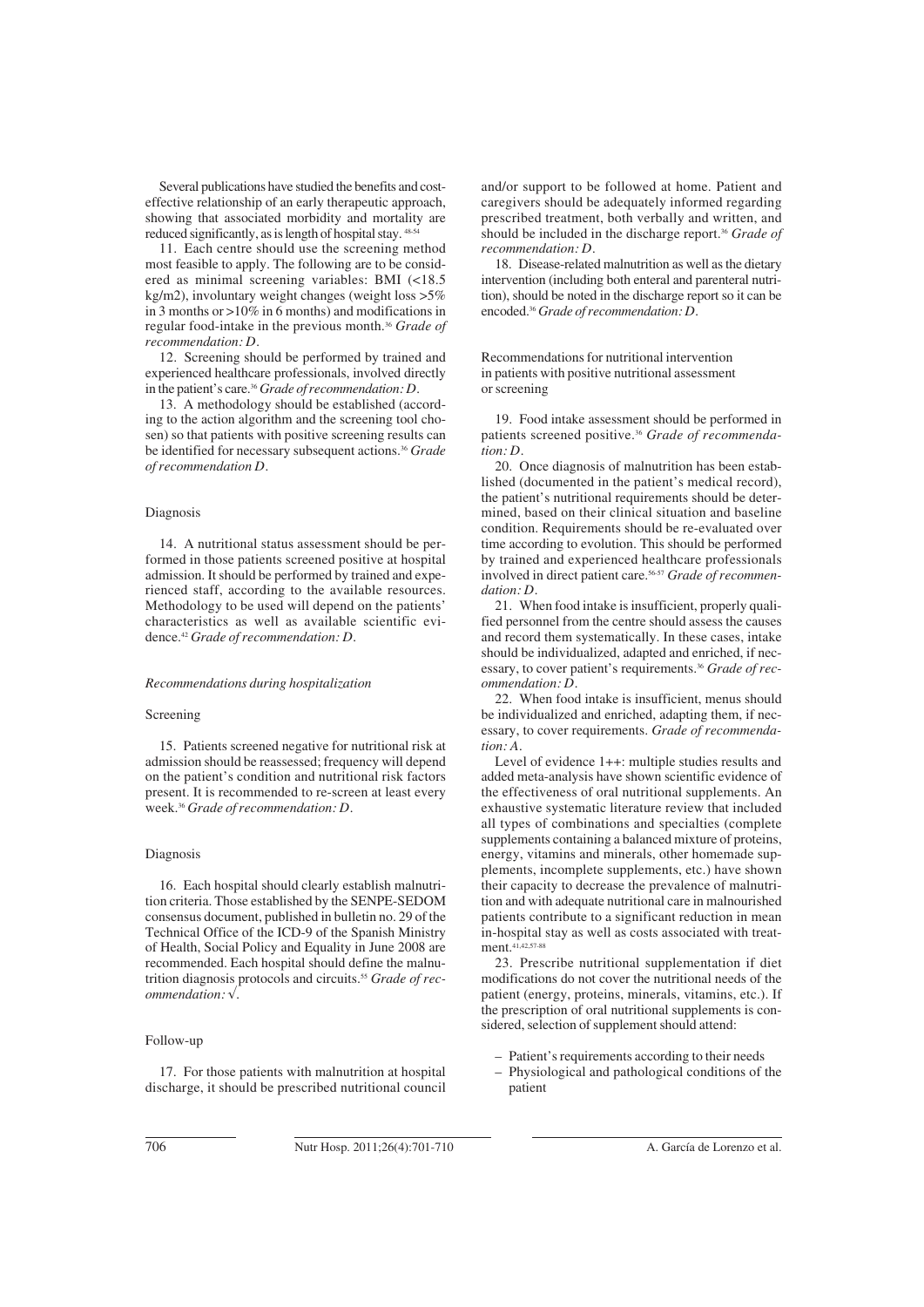– Suitability of the presentation given the patient's situation and preferences

*Grade of recommendation: A.* Based on the references of scientific evidence from the previous recommendation.

24. If the patient presents inadequate oral intake despite diet modifications and the use of oral nutritional supplements, administration of enteral nutrition should be considered as long as, based on clinical judgment, the gastrointestinal tract is functional both in terms of absorption capacity and motility.36 *Grade of recommendation: A.*

Level of evidence 1+: despite evidence showing improvement of nutritional status in these cases (p gamma <0.0001 to 0.012) results are not convincing with respect to in-hospital stay improvement or associated morbidity and mortality, perhaps due to the wide variability in patients requiring this type of therapy and also sometimes because of the short recording period, not allowing the relationship between intervention and healthcare endpoints to be confirmed.<sup>83-88</sup>

25. In those patients requiring enteral nutrition because of their clinical situation or baseline disease, the most suitable digestive access shall be chosen based on:

- The patient's disease
- The current clinical condition of the patient
- Safety and tolerance of access
- Foreseen length of enteral nutrition
- Availability of resources

If gastric access is not believed to be safe, postpyloric access should be assessed. *Grade of recommendation: √*

26. The selection and administration of enteral nutrition will, at all times, depend on the patient's requirements according to their needs as well as their physiological and pathological conditions. All decisions will be reported to and agreed upon with the patient.36 *Grade of recommendation: D.*

27. Parenteral nutrition shall be reserved for those cases in which enteral nutrition is contraindicated, cannot be carried out, or is unable to meet the patient's nutritional requirements.36 *Grade of recommendation: D.*

28. Interventions shall include a nutritional support plan for those patients needing it, after nutritional assessment. The professional or team responsible for treatment should be identified and nutritional intervention protocols should be established at each healthcare level. This will involve the medical team, nursing and auxiliary staff at centers that do not have a nutritional support unit to manage at-risk and/or malnourished patients. The team responsible will be clearly identified.36 *Grade of recommendation: D.*

29. Compliance, efficacy, tolerance and safety of any nutritional action should be monitored and recorded. For this, a specific form should be designed.36 *Grade of recommendation: D.*

30. Nutritional action procedures should be distributed to the personnel involved to facilitate compliance via the contribution of necessary measures. Compliance with procedures should be evaluated periodically with the aim of improving them and adjusting them to the needs of each healthcare level (primary care, specialized care).36 *Grade of recommendation: D.*

#### **Conflict of interest statement**

Economic and technical support for this study came from an unrestricted grant from Nestlé Healthcare Nutrition, S. A. Iberia. All authors, except for K Araujo, declare independence from the sponsoring body in the analysis of evidence and the formulation of recommendations, and deny any conflicts of interest with the organization mentioned above.

## **Statement of authorship**

All authors, except for K Araujo, are members of the Consensus Coordination Committee and participated in all stages of this work. A García de Lorenzo, M Planas and J Alvarez participated in the consensus concept development and take-off. K Araujo searched available scientific literature, reviewed the evidence and gave methodological support to the consensus. J Alvarez, M Planas and R Burgos, proposed first recommendations based on the evidence, reviewed every round of recommendations validation process, as well as the manuscript writing and reviewing process. All authors reviewed and approved the manuscript final version.

#### **Acknowledgements**

The authors would like to acknowledge the work of all authors and Scientific Societies represented in the consensus document: Arantza Ruiz de las Heras RD (Spanish Association of Dieticians and Nutritionists-AEDN), Eduard Cabré MD (Spanish Association of Gastroenterology-AEG), Jesús M. Culebras MD (Spanish Association of Surgeons-AEC), Gregorio Varela MD (Spanish Nutritional Foundation-FEN), Joana Gabriele (Spanish Patients' Forum-FEP), Ana Isabel de Cos Blanco MD (Spanish Society for the Study of Obesity-SEEDO), Francisco Marín MD (Spanish Society of Cardiology-SEC), Miquel Bixquert MD (Spanish Society of Digestive Diseases-SEPD), Irene Bretón MD (Spanish Society of Endocrinology and Nutrition-SEEN), Ana Pastor MD (Spanish Society of Family and Community Medicine-SemFyC), Alberto López MD (Spanish Society of Geriatric Residency Doctors-SEMER), Federico Cuesta MD (Spanish Society of Geriatrics and Gerontology-SEGG), Mª Victoria Calvo MD, Guadalupe Piñeiro MD, Mariola Sirvent MD (Spanish Society of Hospital Pharmacy-SEFH), Ricardo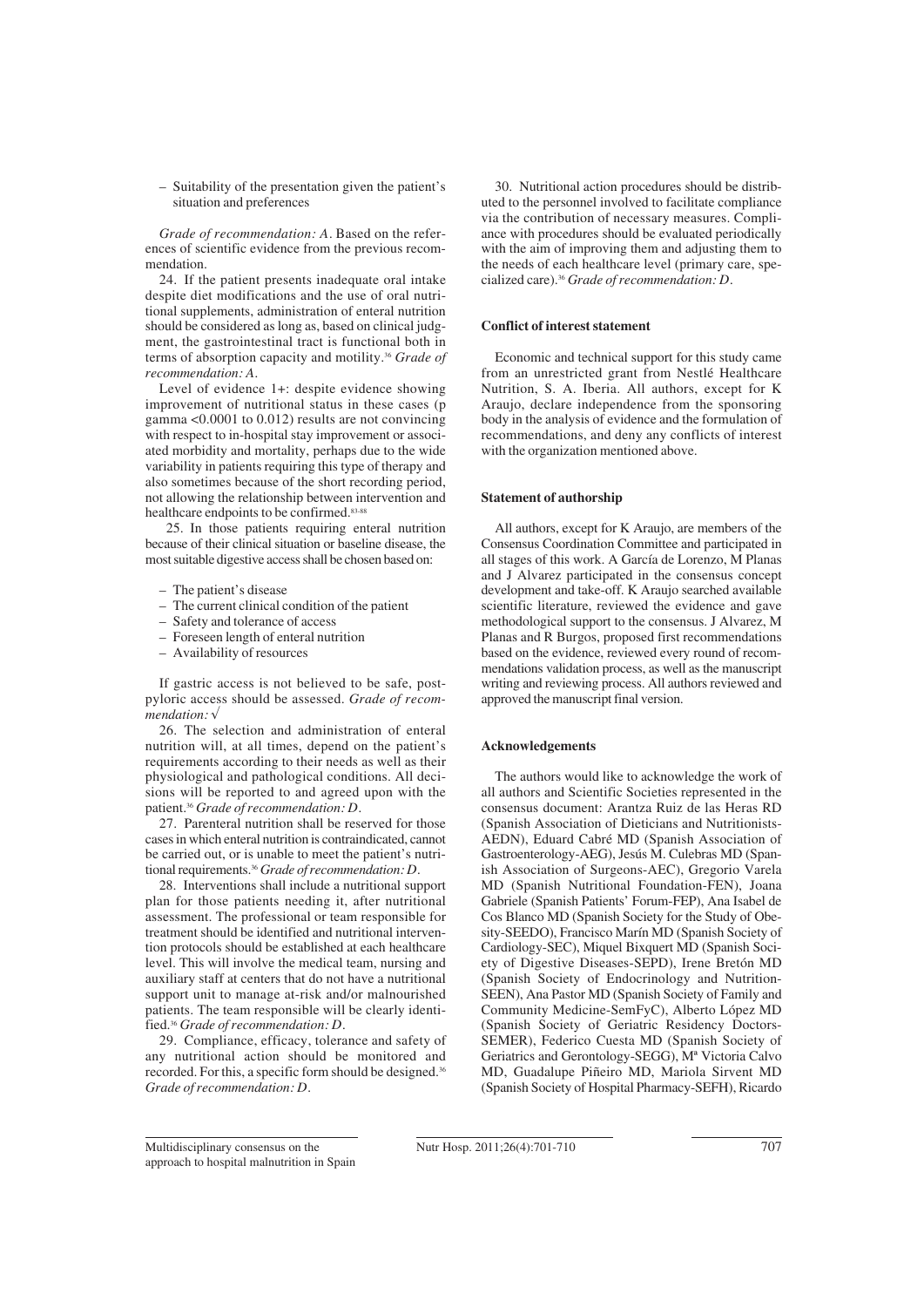| Multidisciplinary consensus work-team on the approach to hospital malnutrition in Spain and scientific societies represented                                                                                                                                                                                                         |                                                                                                                                                                                                                                                                                                                                                                                                                                                                                                                                                                                                                 |                                                                                                                                                                                                                          |  |  |
|--------------------------------------------------------------------------------------------------------------------------------------------------------------------------------------------------------------------------------------------------------------------------------------------------------------------------------------|-----------------------------------------------------------------------------------------------------------------------------------------------------------------------------------------------------------------------------------------------------------------------------------------------------------------------------------------------------------------------------------------------------------------------------------------------------------------------------------------------------------------------------------------------------------------------------------------------------------------|--------------------------------------------------------------------------------------------------------------------------------------------------------------------------------------------------------------------------|--|--|
| Promoted by the Spanish Society of Parenteral and Enteral Nutrition (SENPE)                                                                                                                                                                                                                                                          |                                                                                                                                                                                                                                                                                                                                                                                                                                                                                                                                                                                                                 |                                                                                                                                                                                                                          |  |  |
| Julia Álvarez Hernández, MD. (Consensus Coordinator)<br>Mercè Planas Vila, MD. (Consensus Coordinator)<br>Rosa Burgos Pelaez, MD. (Consensus Coordinator)<br>Abelardo García de Lorenzo, MD. (President)                                                                                                                             | Spanish Society of Parenteral and Enteral Nutrition                                                                                                                                                                                                                                                                                                                                                                                                                                                                                                                                                             | www.senpe.com                                                                                                                                                                                                            |  |  |
|                                                                                                                                                                                                                                                                                                                                      | Participating Societies (societies presented in alphabetic order)                                                                                                                                                                                                                                                                                                                                                                                                                                                                                                                                               |                                                                                                                                                                                                                          |  |  |
| Arantza Ruiz de las Heras, RD.<br>Eduard Cabré, MD.<br>Jesús M. Culebras, MD.<br>Gregorio Varela, MD.<br>Joana Gabriele<br>Ana Isabel de Cos Blanco, MD.<br>Francisco Marín, MD.<br>Miquel Bixquert, MD.<br>Irene Bretón, MD.<br>Ana Pastor, MD.<br>Alberto López, MD.<br>Federico Cuesta, MD.<br>M <sup>ª</sup> Victoria Calvo, MD. | Spanish Association of Dieticians and Nutritionists (AEDN)<br>Spanish Association of Gastroenterology (AEG)<br>Spanish Association of Surgeons (AEC)<br>Spanish Nutritional Foundation (FEN)<br>Spanish Patients' Forum (FEP)<br>Spanish Society for the Study of Obesity (SEEDO)<br>Spanish Society of Cardiology (SEC)<br>Spanish Society of Digestive Disease (SEPD)<br>Spanish Society of Endocrinology and Nutrition (SEEN)<br>Spanish Society of Family and Community Medicine (SemFyC)<br>Spanish Society of Geriatric Residency Doctors (SEMER)<br>Spanish Society of Geriatrics and Gerontology (SEGG) | www.aedn.es<br>www.aegastro.es<br>www.aecirujanos.es<br>www.fen.org.es<br>www.webpacientes.org/fep<br>www.seedo.es<br>www.secardiologia.es<br>www.sepd.es<br>www.seen.es<br>www.semfyc.es<br>www.semer.es<br>www.segg.es |  |  |
| Guadalupe Piñeiro, MD.<br>Mariola Sirvent, MD.<br>Ricardo Gómez, MD.<br>Ángel Moreno, MD.<br>Juan Antonio Virizuela, MD.<br>Guillermina Barril, MD.<br>Rosa Sánchez, MD.<br>Begoña Olmedilla, MD.<br>Inmaculada Alfageme, MD.<br>Mª Luisa López Díaz-Ufano, MD.<br>Ana Mañas, MD.                                                    | Spanish Society of Hospital Pharmacy (SEFH)<br>Spanish Society of Internal Medicine (SEMI)<br>Spanish Society of Medical Documentation (SEDOM)<br>Spanish Society of Medical Oncology (SEOM)<br>Spanish Society of Nephrology (S.E.N.)<br>Spanish Society of Nutrition (S.E.N.)<br>Spanish Society of Pneumology and Chest Surgery (SEPAR)<br>Spanish Society of Primary Care Doctors (SEMERGEN)<br>Spanish Society of Radiotherapeutic Oncology (SEOR)                                                                                                                                                         | www.sefh.es<br>www.fesemi.org<br>www.sedom.es<br>www.seom.org<br>www.senefro.org<br>www.sennutricion.org<br>www.separ.es<br>www.semergen.es<br>www.seor.es                                                               |  |  |

**Table III**

Gómez MD (Spanish Society of Internal Medicine-SEMI), Ángel Moreno MD (Spanish Society of Medical Documentation-SEDOM), Juan Antonio Virizuela MD (Spanish Society of Medical Oncology-SEOM), Guillermina Barril MD, Rosa Sánchez MD (Spanish Society of Nephrology-SEN), Begoña Olmedilla MD (Spanish Society of Nutrition-SEN), Inmaculada Alfageme MD (Spanish Society of Pneumology and Chest Surgery-SEPAR), Mª Luisa López Díaz-Ufano MD (Spanish Society of Primary Care Doctors-SEMERGEN), Ana Mañas MD (Spanish Society of Radiotherapeutic Oncology-SEOR) (table III).

## **References**

- 1. Ljüngqvist O, De Man F. Under nutrition a major health problem in Europe. *Nutr Hosp* 2009; 24 (3): 368-370.
- 2. The Prague declaration: stop disease-related malnutrition. http://www.espen.org/wp/wordpress/p.157.
- http://ec.europa.eu/health/ph\_overview/Documents/strategy\_ wp\_en.pdf
- 4. Clavete Oliva A. Estrategia de salud de la Unión Europea: salud pública para las personas europeas. *Rev Esp Salud Pública* 2008; 82 (3): 271-281.
- 5. Committee of Ministers. Resolution ResAP(2003) 3 on food and nutritional care on hospitals; 2003. Disponible en: https:// wcd.coe.int/ViewDoc.jsp, id=85747.
- 6. Jeejeebhoy KN. Nutritional assessment. *Gastroenterol Clin North Am* 1998; 27 (2): 347-69.
- 7. McWhirter JP, Pennington CR. Incidence and recognition of malnutrition in hospital. *BMJ* 1994; 308 (6934): 945-8.
- Ocón J, Celaya S. Implicaciones clínicas de la desnutrición hospitalaria. En: Libro Blanco de la desnutrición clínica en España. Coordinador JI Ulibarri. Editores: A García de Lorenzo, PP García Luna, P Marsé, M Planas. Acción Médica. Madrid 2004, pp. 61-70.
- 9. Álvarez J, García de Lorenzo A. Codificación de la desnutrición hospitalaria, la vigencia de una frase. *Nutr Hosp* 2008; 23  $(6)$ : 529-530.
- 10. Álvarez J, Del Rio J, Planas M, García Peris P, García de Lorenzo A, Calvo V, Olveira G, Irles JA, Piñeiro G, Grupo de Trabajo de Documentación de SENPE. *Nutr Hosp* 2008; 23 (6): 526-540.
- 11. Correia MI, Waitzberg DL. The impact of malnutrition on morbidity, mortality, length of hospital stay and costs evaluated through a multivariate model analysis. *Clin Nutr* 2003; 22 (3): 235-9.
- 12. Agradi E, Messina V, Campanella G, Venturini M, Caruso M, Moresco A et al. Hospital malnutrition: incidence and prospective evaluation of general medical patients during hospitalization. *Acta Vitaminol Enzymol* 1984; 6 (4): 235-42.
- 13. Lobo Táner G, Ruiz López MD, Pérez de la Cruz AJ. Desnutrición hospitalaria: relación con la estancia media y la tasa de reingresos prematuros. *Med Clin (Barc)* 2009: 132 (10): 377-384.
- 14. Norman K, Pichard C, Loch H, Pirlich M. Prognostic impact of disease-related malnutrition. *Clin Nutr* 2008; 27 (1): 5-15.
- 15. Chima CS, Barco K, Dewitt ML, Maeda M, Teran JC, Mullen KD. Relationship of nutritional status to length of stay, hospital costs, and discharge status of patients hospitalized in the medicine service. *J Am Diet Assoc* 1997; 97 (9): 975-8; quiz 9-80.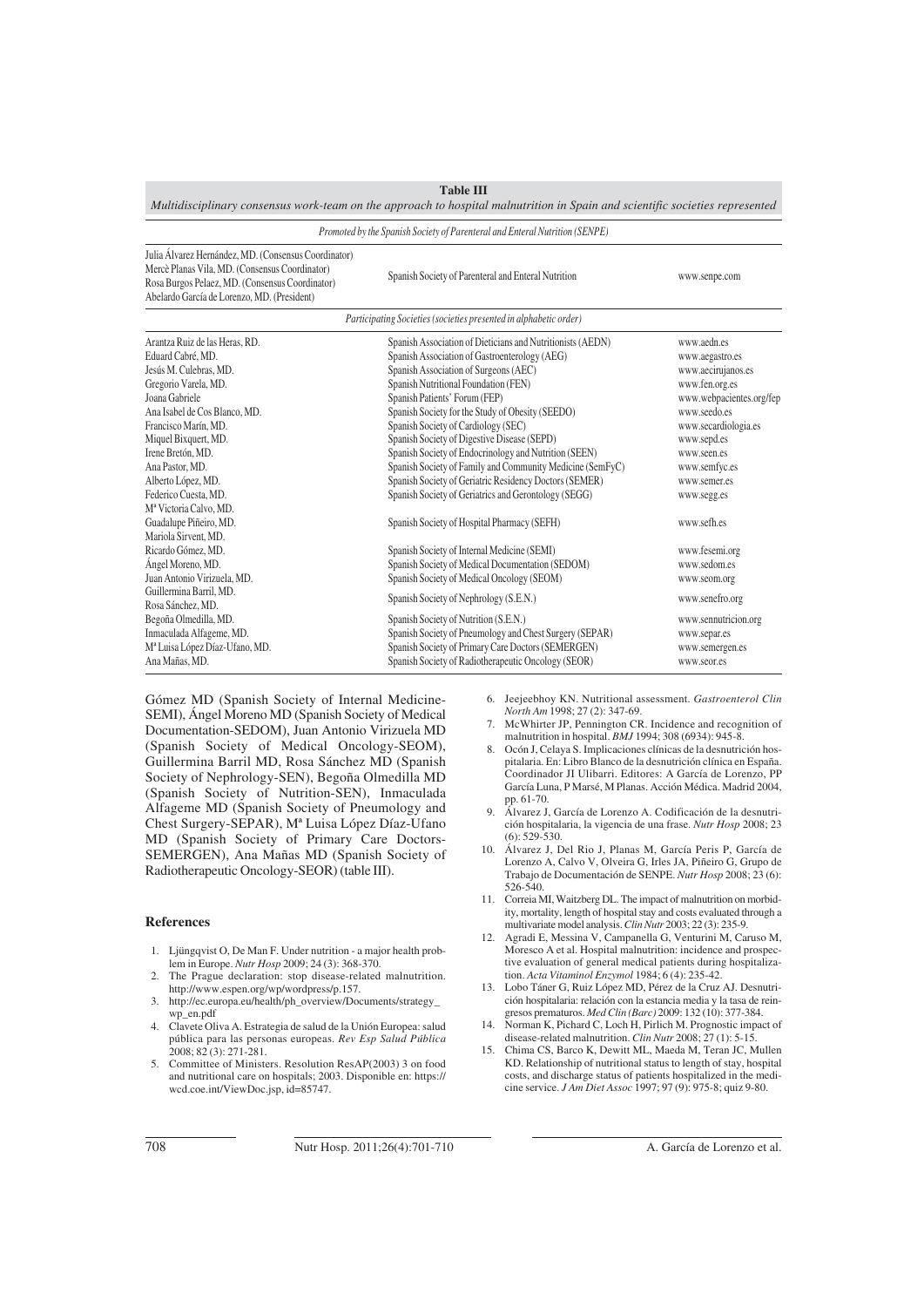- 16. Bottoni A, Bottoni A, Cassulino AP, Biet F, Sigulem DM, Oliveira GPC, Marco D, Pilselli C, Rodríguez RC, Juzwiak CR, et al. Impact of nutrition support teams on hospitals' nutritional support in the largest South American city and its metropolitan area. *Nutrition* 2008; 24: 224-232.
- 17. Payne-James J. Cost-Effectiveness of Nutrition Support Teams. Are They Necessary? *Nutrition* 1997; 13 (10): 928-930.
- 18. Darmon P, Lochs H, Pichard C. Economics impact and quality of life as endpoints of nutritional therapy. *Curr Opin Clin Nutr Metab Care* 2008; 11: 452-458.
- 19. Robinson G, Goldstein M, Levine GM. Impact of Nutritional Status on DRG Length of Stay. *J Paren Ent Nutr* 1987; 11: 49- 51.
- 20. Kennedy JF, Nightingale JMD. Cost saving of an adult hospital nutrition support team. *Nutrition* 2005; 21: 1127-1133.
- 21. Allison SP. Cost effectiveness of nutritional support in the elderly. *Proceedings of the Nutrition Society* 1995; 54: 693- 699.
- 22. García Luna PP, Romero Ramos H. Desnutrición hospitalaria en pacientes adultos en España. En: Libro Blanco de la desnutrición clínica en España. Coordinador JI Ulibarri. Editores: A García de Lorenzo, PP García Luna, P Marsé, M Planas. Acción Médica . Madrid 2004, pp. 61-70.
- Stratton RJ, Green CJ, Elia M. Scientific criteria for defining malnutrition. In: Disease related malnutrition: an Evidence Based approach to treatment. CABI Publishing UK, 2003, pp. 1-34.
- 24. Jensen GL, Mirtillo J, Compher C, Dhaliwal R, Forbes A, Figueredo Grijalba R, Ardí G, Kondrup J, Labadarios D, Nyulasi I, Castillo Pineda JC, Waitzberg D. Adult Starvation and Disease-Related Malnutrition: A Proposal for Etiology – Based Diagnosis in the Clinical Practice Setting From the International Consensus Guidelines Comité. *JPEN* 2010; 34 (2): 156- 159.
- 25. Jensen GL, Mirtillo J, Compher C, Dhaliwal R, Forbes A, Figueredo Grijalba R, Ardí G, Kondrup J, Labadarios D, Nyulasi I, Castillo Pineda JC, Waitzberg D. Adult Starvation and Disease-Related Malnutrition: A Proposal for Etiology – Based Diagnosis in the Clinical Practice Setting From the International Consensus Guidelines Committee. Clin Nut Volume 29, Issue 2, April 2010, pp. 151-153.
- 26. Edington J, Boorman J, Durrant ER, Perkins A, Giffin CV, James R et al. The Malnutrition Prevalence Group. Prevalence of malnutrition on admission to four hospitals in England. *Clin Nutr* 2000; 19: 191-195.
- 27. Naber TH, Schermer T, de Bree A, Nusteling K, Eggink L, Kruimel JW et al. Prevalence of malnutrition in nonsurgical hospitalized patients and its association with disease complications. *Am J Clin Nutr* 1997; 66 (5): 1232-9.
- 28. Korfalii G, Gündogdu H, Aydintg S, Bahar M, Besler T, Moral AR, Oguz M, Sakarya M, Uyar M, Kilçturgay S. Nutritnal risk of hospitalized patients in Turkey. *Clin Nutr* 2009; 28: 533-537.
- 29. Ulibarri JI, Burgos R, Lobo G, Martínez MA, Planas M, Pérez de la Cruz A, Villalobos JL; Grupo de Trabajo de Desnutrición de SENPE.Recommendations for assessing the hyponutrition risk in hospitalized patients. *Nutr Hosp* 2009; 24 (4): 467-72.
- 30. Kondrup J, Prokopowicz J, Schiesser M, Krähenbühl L, Meier R, Liberda M, EuroOOPS study group. EuroOOPS: An international, multicentre study to implement nutritional risk screening and evaluate clinical outcome. Sorensen J. *Clin Nutr* 2008; 27: 340-349.
- 31. De Luis D, Lopez Guzman A. Nutritional status of adult patients admitted to internal medicine departments in public hospitals in Castilla y Leon, Spain - A multi-center study. *Eur J Intern Med* 2006; 17 (8): 556-60.
- 32. Planas M, Audivert S, Perez-Portabella C, Burgos R, Puiggros C, Casanelles JM et al. Nutritional status among adult patients admitted to an university-affiliated hospital in Spain at the time of genoma. *Clin Nutr* 2004; 23 (5): 1016-24.
- 33. Pérez de la Cruz A, Lobo Tamer G, Orduna Espinosa R, Mellado Pastor C, Aguayo de Hoyos E, Ruiz López MD. [Malnutrition in hospitalized patients: prevalence and economic impact]. *Med Clin (Barc)* 2004; 123 (6): 201-6.
- 34. Martínez Olmos MA, Martínez Vázquez MJ, Martínez-Puga López E, Del Campo Pérez V. Collaborative Group for the Study of Hospital Malnutrition in Galicia (Spain). Nutritional status study of inpatients in hospitals of Galicia. *Eur J Clin Nutr* 2005; 59: 938-946.
- 35. Planas Vila M, Alvarez Hernández J, García de Lorenzo A, Celaya Pérez S, León Sanz M, García-Lorda P, Brosa M. The burden of hospital malnutrition in Spain: methods and development of the Predyces® study. Nutr Hosp 2010; 25 (6): 1020- 1024.
- 36. National Collaborating Centre for Acute Care, February 2006. Nutrition support in adults Oral nutrition support, enteral tube feeding and parenteral nutrition. Commissioned by the National Institute for Clinical Excellence.
- Scottish Intercollegiate Guidelines network. SIGN 50. A guideline developers handbook. January 2008. ISBN: 978 1 905813254.
- 38. Jordan S, Snow D, Hayes C, Williams A. Introducing a nutrition screening tool: an exploratory study in a district general hospital. *Journal of Advanced Nursing* 2003; 44 (1): 12-23.
- 39. Moore AA, Siu A, Partridge JM, Hays RD, Adams J. A randomized trial of office-based screening for common problems in older persons. *American Journal of Medicine* 1997; 102 (4): 371-8.
- 40. Rypkema G, Adang E, Dicke H, Naber T, De Swart B, Disselhorst L et al. Cost-effectiveness of an interdisciplinary intervention in geriatric inpatients to prevent malnutrition. *Journal of Nutrition, Health & Aging* 2004; 8 (2): 122-7.
- 41. Beattie AH, Prach AT, Baxter JP, Pennington CR. A randomised controlled trial evaluating the use of enteral nutritional supplements postoperatively in malnourished surgical patients. *Gut* 2000; 46 (6): 813-8.
- 42. Elia MCaE. (2003) The 'MUST' report: nutritional screening of adults: a multidisciplinary responsibility. Development and use of the 'Malnutrition Universal Screening Tool' ('MUST') for adults. A report by the Malnutrition Advisory Group of the British Association for Patenteral and Enteral Nutrition. Redditch: British Association for Parenteral and Enteral Nutrition (BAPEN).
- 43. Kaiser MJ, Bauer JM; Rämsc C, Uter W, Guigoz Y; Anthony P, Cederholm T, Thomas DR, vellas B, Sieber CC. the Short-form Mini Nutritional Assessment (MNA-SF): Can it be improved to facilitate clinical use. Poster.
- 44. Guigoz Y, Vellas B, Garry PJ. Mini Nutritional Assessment: A practical assessment tool for grading the nutritional state of elderly patients. *Facts and research in gerontology* 1994; (Suppl. Nutrition): 15-59.
- 45. Beck AM, Ovesen L. Home-made oral supplement as nutritional support of old nursing home residents, who are undernourished or at risk of undernutrition based on the MNA. A pilot trial. Mini Nutritional Assessment. *Aging-Clinical & Experimental Research* 2002; 14 (3): 212-5.
- 46. O'Flynn J, Peake H, Hickson M, Foster D, Frost G. The prevalence of malnutrition in hospitals can be reduced: results from three consecutive cross-sectional studies. *Clin Nutr* 2005; 24: 1078-88.
- 47. Tucker HN, Miguel SG. Cost containment through nutritional intervention. *Nutr Rev* 1996; 54: 111-21.
- 48. Atkinson S, Sieffert E, Bihari D. A prospective, randomized, double-blind, controlled clinical trial of enteral immunonutrition in the critically ill. Guy's Hospital Intensive Care Group. *Crit Care Med* 1998; 26: 1164-72.
- 49. Bower RH, Cerra FB, Bershadsky B, Licari JJ, Hoyt DB, Jensen GL et al. Early enteral administration of a formula (Impact) supplemented with arginine, nucleotides, and fish oil in intensive care unit patients: results of a multicenter, prospective, randomized, clinical trial. *Crit Care Med* 1995; 23: 436- 49.
- 50. Galban C, Montejo JC, Mesejo A, Marco P, Celaya S, Sanchez-Segura JM et al. An immune-enhancing enteral diet reduces mortality rate and episodes of bacteremia in septic intensive care unit patients. *Crit Care Med* 2000; 28: 643-8.
- 51. Braga M, Gianotti L. Preoperative immunonutrition: cost benefit analysis. *J Parenter Enteral Nutr* 2005; 29: S57-61.

Multidisciplinary consensus on the approach to hospital malnutrition in Spain Nutr Hosp. 2011;26(4):701-710 709